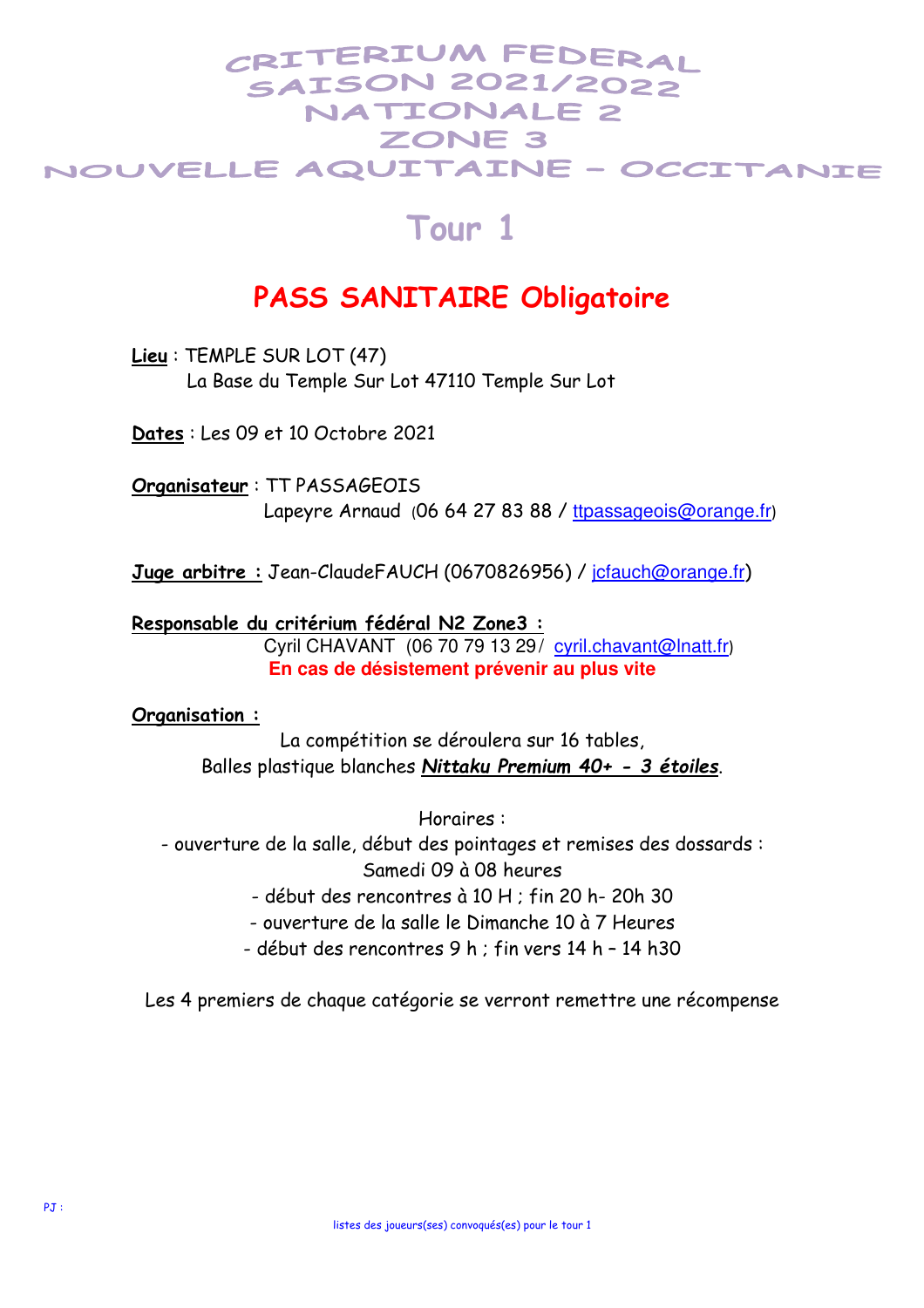|                 | N <sub>2</sub> - Séniors Messieurs |   |                                |                   |                        |           |                                           |                                       |              |  |  |  |
|-----------------|------------------------------------|---|--------------------------------|-------------------|------------------------|-----------|-------------------------------------------|---------------------------------------|--------------|--|--|--|
|                 | $N^{\circ}$ Lic                    | S | <b>NOM Prénom</b>              | <b>DATE NAISS</b> | <b>Pts Lic</b>         | Categorie | $\overline{\mathbf{N}}^{\circ\circ}$ Club | <b>Club</b>                           | <b>LIGUE</b> |  |  |  |
|                 |                                    |   | 8017116 M DORCESCU Denis       |                   | 19/06/2002 2502 / N203 | ls        |                                           | 11340010 MONTPELLIER TT               | <b>OCC</b>   |  |  |  |
|                 |                                    |   | 867833 M FAUCHER Andreas       |                   | 28/09/1997 2295 / N428 | ls        |                                           | 10330013 SA MERIGNAC                  | <b>NA</b>    |  |  |  |
| 3               |                                    |   | 7914335 M PETIOT Jessy         |                   | 08/09/1996 2201 / N588 |           |                                           | 10470007 RAQUETTE MARMANDAISE         | <b>NA</b>    |  |  |  |
| $\overline{a}$  |                                    |   | 3415252 M COVA Laurent         |                   | 24/02/1997 2505 / N202 |           |                                           | 11340010 MONTPELLIER TT               | <b>OCC</b>   |  |  |  |
|                 |                                    |   | 6937742 M HAMACHE Bilal        |                   | 28/04/2002 2501 / N204 |           |                                           | 11310121 JS CUGNAUX/VILLENEUVE TT     | <b>OCC</b>   |  |  |  |
| 6 <sup>1</sup>  |                                    |   | 822449 M DOMINGUEZ Alexandre   |                   | 12/09/1992 2218 / N558 |           |                                           | 11820008 U.S.MONTAUBAN T.T.           | <b>OCC</b>   |  |  |  |
| 7               |                                    |   | 169808 M MARTY Damien          |                   | 17/12/2001 2202 / N585 |           |                                           | 10160029 Angouleme TTGF               | <b>NA</b>    |  |  |  |
| 8 <sup>1</sup>  |                                    |   | 939272 M FRECHE Fabrice        |                   | 21/01/1983 2115 / N736 |           |                                           | 11310060 TT PLAISANCOIS               | <b>OCC</b>   |  |  |  |
| 9 <sub>l</sub>  |                                    |   | 476597 M ROUSSILLE Nathan      |                   | 28/12/1996 2249 / N507 |           |                                           | 10470007 RAQUETTE MARMANDAISE         | <b>NA</b>    |  |  |  |
| 10 <sup>1</sup> |                                    |   | 9235810 M ALBERT-BLANC Damien  |                   | 03/06/1995 2110 / N748 |           |                                           | 11310060 TT PLAISANCOIS               | <b>OCC</b>   |  |  |  |
| 11              |                                    |   | 5421406 M POISSON Alexandre    |                   | 17/05/1999 2121 / N720 |           |                                           | 11340010 MONTPELLIER TT               | <b>OCC</b>   |  |  |  |
| 12              |                                    |   | 3333357 M SILVA MORAIS Mathieu |                   | 14/12/1997 2060 / N881 | ls        |                                           | 10330067 CAM BORDEAUX                 | <b>NA</b>    |  |  |  |
| 13              |                                    |   | 3111847 M VIVES Remi           | 04/05/1997        | 2020 <sub>S</sub>      |           |                                           | 11310011 TOULOUSE O A C TT            | <b>OCC</b>   |  |  |  |
| 14              |                                    |   | 9523068 M PERENNES Matthieu    | 03/04/1996        | $2019$ S               |           |                                           | 10330011 US TALENCE                   | <b>NA</b>    |  |  |  |
| 15              |                                    |   | 812546 M MLINARIC Maxime       | 29/03/1999        | 1955 <sup>S</sup>      |           |                                           | 11310075 PINS-JUSTARET VILLATE TT     | <b>OCC</b>   |  |  |  |
| 16              |                                    |   | 23891 M GUERMIT Antoine        | 12/09/2001        | 1946 S                 |           |                                           | 10870031 PANAZOL PANA-LOISIRS TT (87) | <b>NA</b>    |  |  |  |
| 17              |                                    |   | 113351 M ARMAND Pierre         | 30/04/2000        | 1819 <sub>S</sub>      |           |                                           | 11110027 NARBONNE Tennis de Table     | <b>OCC</b>   |  |  |  |
| 18              |                                    |   | 319992 M MELLET Florian        | 14/04/1991        | 1808 <sub>S</sub>      |           |                                           | 11310060 TT PLAISANCOIS               | OCC          |  |  |  |
| 19              |                                    |   | 3115465 M LECOLLIER Mathis     | 09/06/2003        | $2003$ $S$             |           |                                           | 11310060 TT PLAISANCOIS               | <b>OCC</b>   |  |  |  |
| 20              |                                    |   | 324637 M VILLANUEVA Nelson     | 29/08/1982        | 2000 S                 |           |                                           | 11460027 FIGEAC SAINT-CERE T.T        | <b>OCC</b>   |  |  |  |
| 21              |                                    |   | 822708 M DUTOIT Leo            | 22/07/1998        | 1904 <sub>S</sub>      |           |                                           | 11310060 TT PLAISANCOIS               | <b>OCC</b>   |  |  |  |
| 22              |                                    |   | 3422238 M BONNAL Fabien        | 09/02/2003        | 1875 <sub>S</sub>      |           |                                           | 11340010 MONTPELLIER TT               | <b>OCC</b>   |  |  |  |
| 23              |                                    |   | 324123 M DOUCET Thibault       | 17/12/2002        | 1731S                  |           |                                           | 11320005 CP AUSCITAIN                 | <b>OCC</b>   |  |  |  |
| 24              |                                    |   | 112578 M SANTOS Marvin         | 22/10/1998        | 1517 <sub>S</sub>      |           |                                           | 11310060 TT PLAISANCOIS               | <b>OCC</b>   |  |  |  |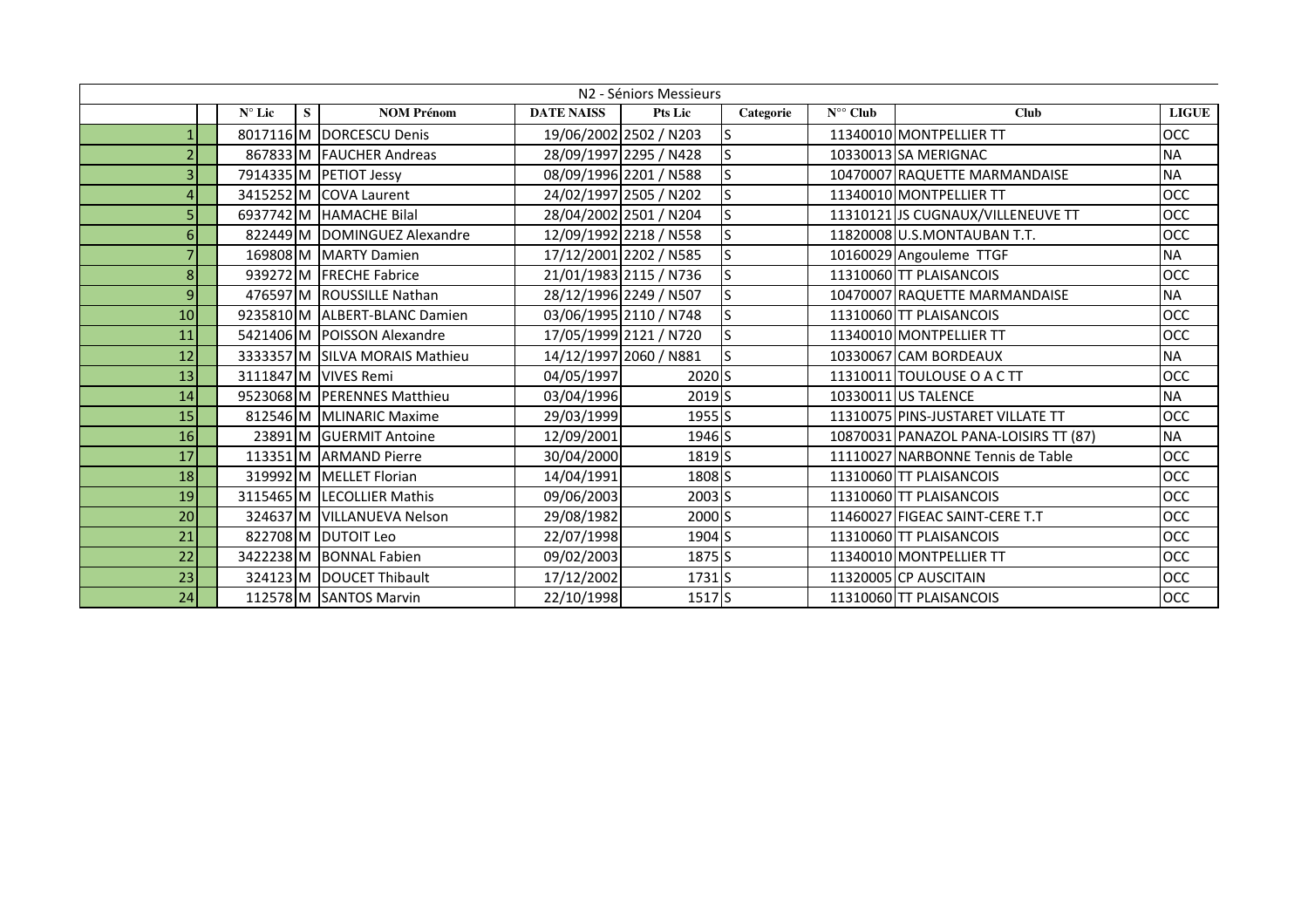|                 |                      |                          |                   | N2 - Juniors Garçons   |           |                  |                                          |              |
|-----------------|----------------------|--------------------------|-------------------|------------------------|-----------|------------------|------------------------------------------|--------------|
|                 | $N^{\circ}$ Lic<br>S | <b>NOM Prénom</b>        | <b>DATE NAISS</b> | <b>Pts Lic</b>         | Categorie | $N^{\circ}$ Club | <b>Club</b>                              | <b>LIGUE</b> |
|                 | 245849 M             | <b>REVESCHE Matheo</b>   | 14/02/2004        | 1967 J3                |           |                  | 10160029 Angouleme TTGF                  | <b>NA</b>    |
|                 | 2110529 M            | <b>SAVIOLI Titouan</b>   |                   | 17/11/2004 2087 / N815 | IJ3       |                  | 11300007 NIMES ASPC                      | <b>OCC</b>   |
| 3               | 1317530 M            | <b>VIOLLET Yoan</b>      | 24/05/2004        | 1954 J3                |           |                  | 11340010 MONTPELLIER TT                  | <b>OCC</b>   |
|                 | 1612410 M            | <b>CEDAT Theau</b>       | 04/04/2006        | 1818 J1                |           |                  | 10160029 Angouleme TTGF                  | <b>NA</b>    |
|                 | 114032 M             | <b>CASANE Damien</b>     | 14/12/2005        | 1657 J2                |           |                  | 11340010 MONTPELLIER TT                  | <b>OCC</b>   |
| $6 \mid$        | 3117237 M            | <b>SENTES Leo</b>        | 03/02/2004        | 1431 J3                |           |                  | 11310077 TOULOUSE PATTE D'OIE T.T.       | <b>OCC</b>   |
|                 | 653519 M             | <b>PAGEZE Mateo</b>      | 06/01/2006        | 1782 J1                |           |                  | 11320005 CP AUSCITAIN                    | <b>OCC</b>   |
| 8 <sup>1</sup>  | 3116621 M            | <b>GUERRAND Valentin</b> | 12/07/2006        | 1537 J1                |           |                  | 11310047 TT BLAGNACAIS                   | <b>OCC</b>   |
| 9               | 324544 M             | ASENSIO TEIXERIA Obed    | 26/09/2005        | 1458 J2                |           |                  | 11320005 CP AUSCITAIN                    | <b>OCC</b>   |
| 10 <sup>1</sup> | 479226 M             | <b>KHELIFI Amine</b>     | 23/02/2006        | 1642 J1                |           |                  | 10470006 TT PASSAGEOIS                   | <b>NA</b>    |
| 11              | 3422404 M            | LADOUX MARTINEZ Julen    | 28/05/2006        | 1430 J1                |           |                  | 11340033 LE CAYLAR PPC                   | OCC          |
| 12              | 3339120 M            | <b>BERTRAND Yoen</b>     | 15/05/2004        | 1499 J3                |           |                  | 10330080 US BRANNE Ping Pong             | <b>NA</b>    |
| 13 <sup>1</sup> | 653248 M             | <b>ARTIGAU Theo</b>      | 18/03/2004        | 1318 J3                |           |                  | 11650004 E S POUZACAISE                  | <b>OCC</b>   |
| 14              | 814029 M             | <b>DELPECH Louis</b>     | 12/10/2006        | 1335JJ1                |           |                  | 11810028 Tennis de Table PAYS GAILLACOIS | <b>OCC</b>   |
| 15 <sub>l</sub> | 8612371 M            | <b>GUERIN Maxime</b>     | 22/02/2005        | 1355 J2                |           |                  | 10860035 Poitiers TTACC 86               | <b>NA</b>    |
| 16              |                      | 8612358 M EL AMRI Ilias  | 04/01/2005        | 1410 J2                |           |                  | 10860035 Poitiers TTACC 86               | <b>NA</b>    |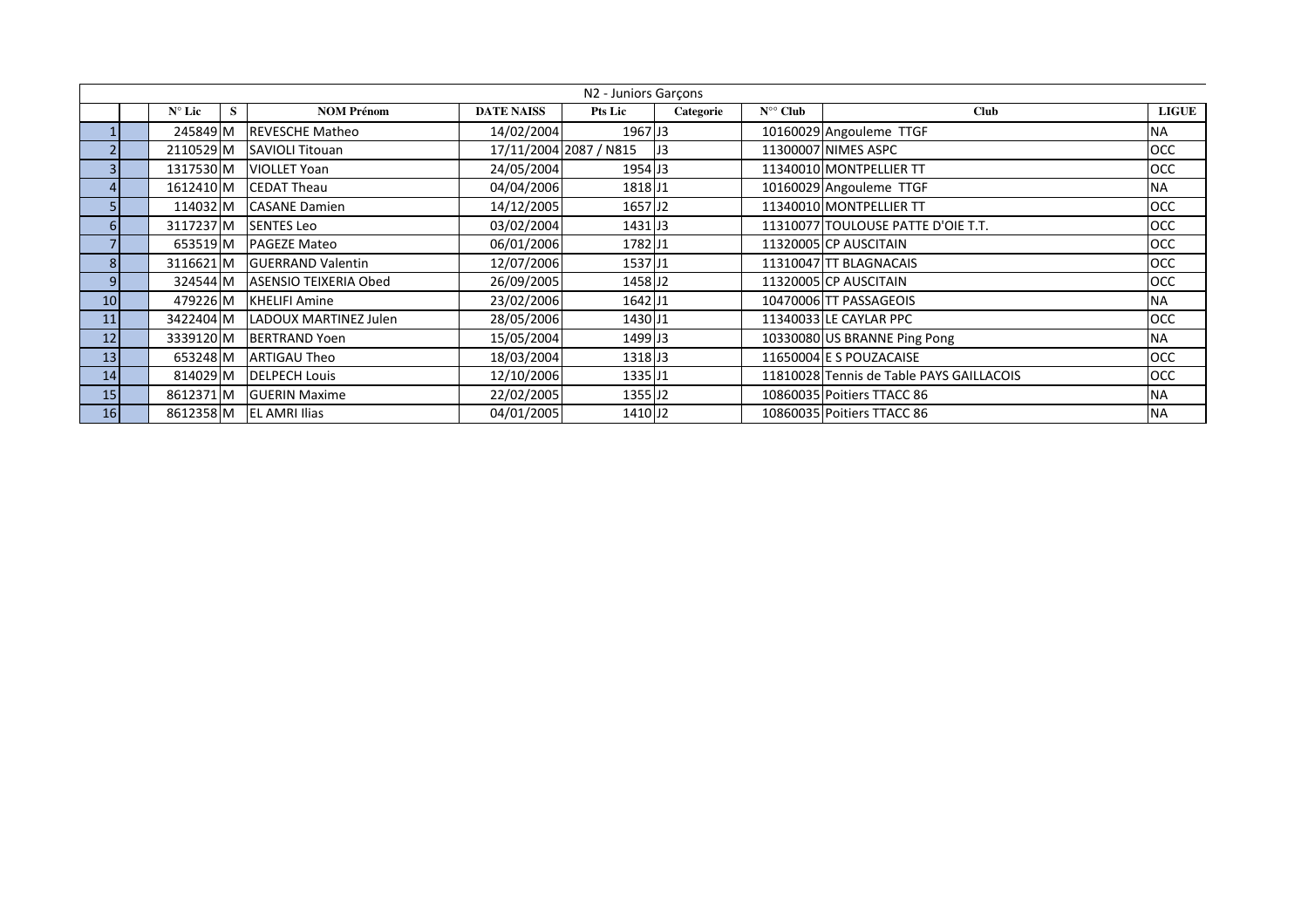|    |                 |   |                               |                   |                     | N2 - Cadets Garcons |                       |                                       |              |
|----|-----------------|---|-------------------------------|-------------------|---------------------|---------------------|-----------------------|---------------------------------------|--------------|
|    | $N^{\circ}$ Lic | s | <b>NOM Prénom</b>             | <b>DATE NAISS</b> | <b>Pts Lic</b>      | Categorie           | $N^{\circ\circ}$ Club | <b>Club</b>                           | <b>LIGUE</b> |
|    | 3724536 M       |   | <b>JUSTON Thelo</b>           | 13/03/2007        | 1510 C <sub>2</sub> |                     |                       | 11310060 TT PLAISANCOIS               | <b>OCC</b>   |
|    | 23954 M         |   | <b>GIRAULT Gauthier</b>       | 27/01/2008        | 1489 C1             |                     |                       | 10870031 PANAZOL PANA-LOISIRS TT (87) | <b>NA</b>    |
|    | 1717094 M       |   | <b>RIVET Benjamin</b>         | 30/11/2007        | 1483 C <sub>2</sub> |                     |                       | 10170016 Royan Ocean Saint Sulpice TT | <b>NA</b>    |
|    | 3012919 M       |   | <b>CORRIC Paolo</b>           | 12/01/2007        | 1302 C <sub>2</sub> |                     |                       | 11300007 NIMES ASPC                   | <b>OCC</b>   |
|    | 648567 M        |   | <b>BATTUT Remi</b>            | 16/05/2007        | 1211 C <sub>2</sub> |                     |                       | 10640004 A. LESCARIENNE TT            | <b>NA</b>    |
|    | 7922800 M       |   | <b>OUVRARD Gabriel</b>        | 27/06/2007        | 1162 C <sub>2</sub> |                     |                       | 10790005 Perigne TT                   | <b>NA</b>    |
|    | 8612080 M       |   | <b>TARDIEU Enzo</b>           | 12/12/2007        | 1332 C <sub>2</sub> |                     |                       | 10860024 Jaunay Clan Val Vert T.T.    | <b>NA</b>    |
|    | 324415 M        |   | <b>BELIN Maxime</b>           | 05/05/2008        | 1062 C1             |                     |                       | 11320041 A.S.T.T. L'ISLOIS            | <b>OCC</b>   |
|    | 3012490 M       |   | <b>FIGUIERE-FABRE Quentin</b> | 19/01/2008        | 1011 C1             |                     |                       | 11300010 UCHAUD ASTT                  | OCC          |
| 10 | 3342791 M       |   | <b>AVRIL Antoine</b>          | 14/06/2007        | 1339 C <sub>2</sub> |                     |                       | 10330067 CAM BORDEAUX                 | <b>NA</b>    |
|    | 8613944 M       |   | <b>ISARRAZIN-LECLERC Paul</b> | 07/02/2009        |                     | 924 M2              |                       | 10860035 Poitiers TTACC 86            | <b>NA</b>    |
| 12 | 3118615 M       |   | DORE Matheo                   | 16/10/2008        | 1041 C1             |                     |                       | 11320005 CP AUSCITAIN                 | <b>OCC</b>   |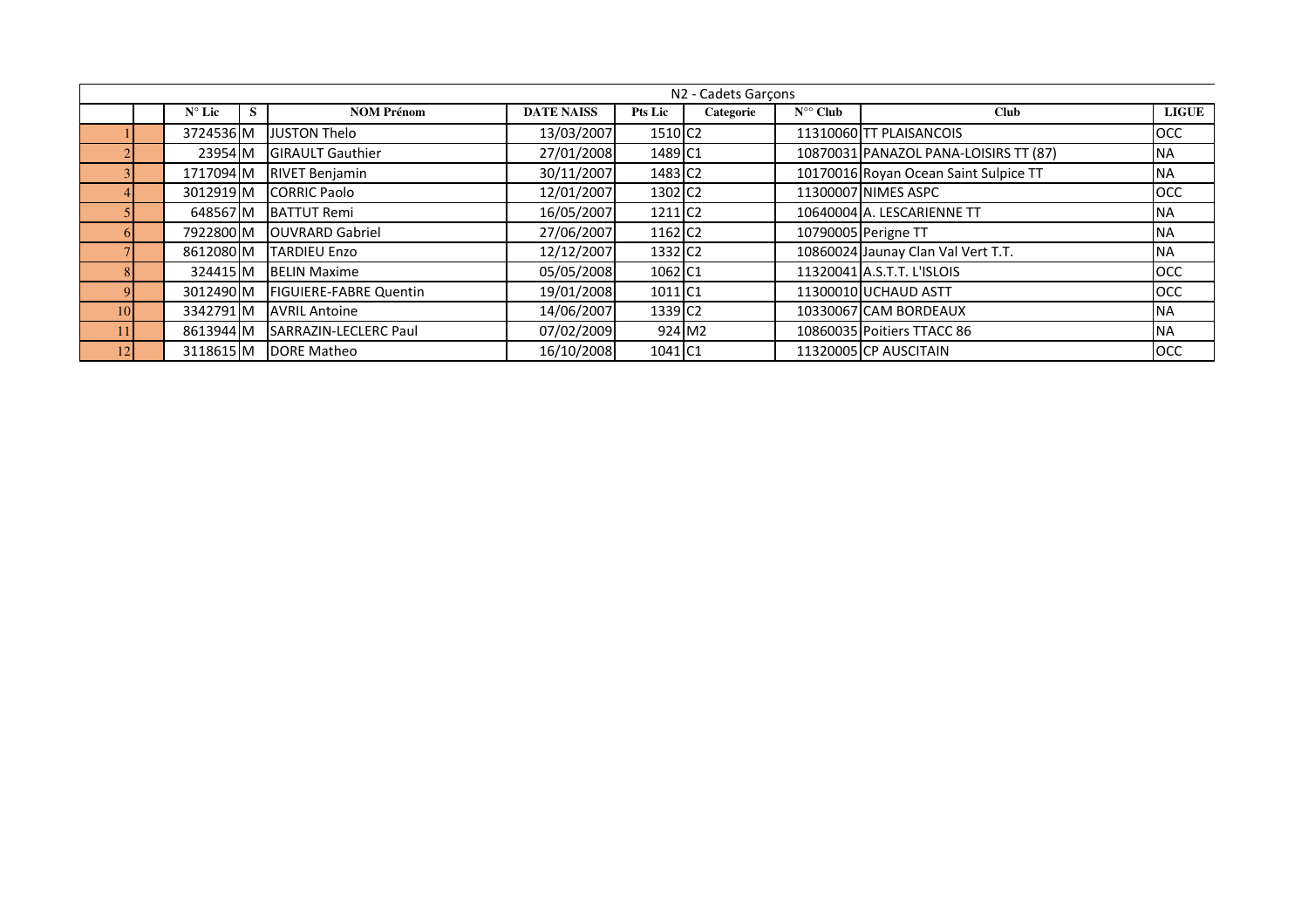|                 |                 |   |                             |                   |                    | N2 - Minimes Garçons |                       |                                          |            |
|-----------------|-----------------|---|-----------------------------|-------------------|--------------------|----------------------|-----------------------|------------------------------------------|------------|
|                 | $N^{\circ}$ Lic | S | <b>NOM Prénom</b>           | <b>DATE NAISS</b> | <b>Pts Lic</b>     | Categorie            | $N^{\circ\circ}$ Club | <b>Club</b>                              | LIGUE      |
|                 | 7922273 M       |   | <b>SANDONA Quentin</b>      | 10/01/2011        | 902 B <sub>2</sub> |                      |                       | 10790162 La Mothe St Heray ACMTT         | <b>NA</b>  |
|                 | 1716651 M       |   | <b>GRELAUD Leo</b>          | 24/01/2009        |                    | 842 M2               |                       | 10170051 La Rochelle CP Rochelais        | <b>NA</b>  |
|                 | 3344148 M       |   | <b>GERMAIN Leo</b>          | 21/01/2009        |                    | 816 M2               |                       | 10330084 A S VILLENAVE T T               | <b>NA</b>  |
|                 | 814532 M        |   | <b>MAURANGE-MARCO Timeo</b> | 27/01/2009        |                    | 918 M2               |                       | 11810028 Tennis de Table PAYS GAILLACOIS | <b>OCC</b> |
|                 | 407161 M        |   | <b>ALSUGUREN Baptiste</b>   | 20/11/2009        | 801 M2             |                      |                       | 10400002 J D ARC DE DAX                  | <b>NA</b>  |
|                 | 1717088 M       |   | <b>PATRICK Alix</b>         | 22/03/2009        | 1118 M2            |                      |                       | 10170016 Royan Ocean Saint Sulpice TT    | <b>NA</b>  |
|                 | 3343880 M       |   | <b>BEN ROMDHANE Dylan</b>   | 18/09/2009        |                    | 758 M2               | 10330086 J YVRAC      |                                          | <b>NA</b>  |
|                 | 3118764 M       |   | <b>PRIOU Paul</b>           | 22/04/2010        | 624 M1             |                      |                       | 11310064 SAINT ORENS TT                  | <b>OCC</b> |
|                 | 3012951 M       |   | <b>SIMIAN Gabriel</b>       | 16/03/2009        | 692 M2             |                      |                       | 11300007 NIMES ASPC                      | <b>OCC</b> |
| 10 <sup>1</sup> | 7924155 M       |   | <b>KIEV Tom</b>             | 07/04/2009        |                    | 753 M2               |                       | 10790235 Niort Tennis de Table           | <b>NA</b>  |
| 11              | 3117271 M       |   | <b>CLOU Alban</b>           | 31/10/2010        | 710 M1             |                      |                       | 11310064 SAINT ORENS TT                  | <b>OCC</b> |
| 12              | 3119752 M       |   | NARAYANA Nathan             | 29/05/2010        | 789 M1             |                      |                       | 11310064 SAINT ORENS TT                  | <b>OCC</b> |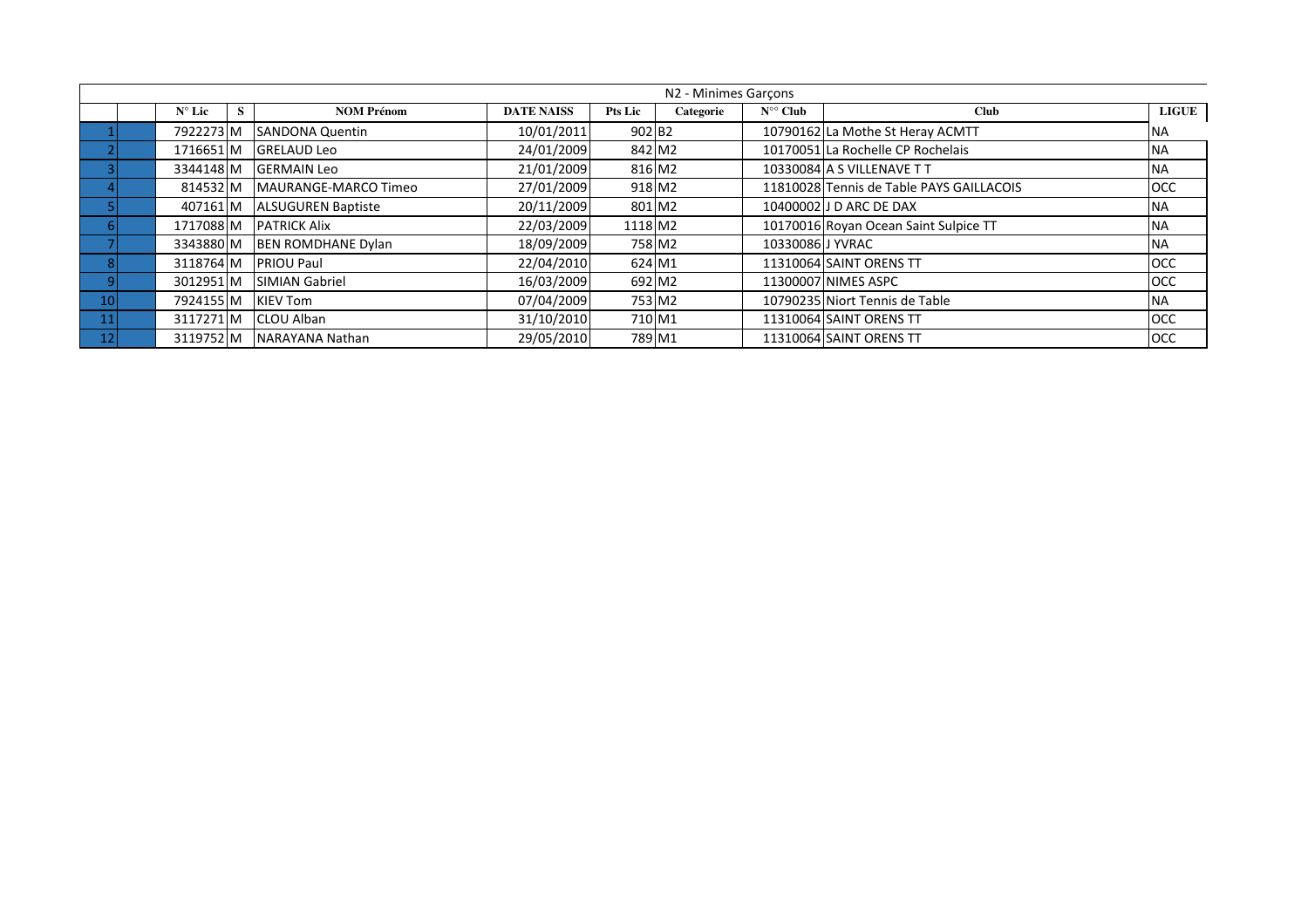|    |                 |                                |                   |                    | N2 - Benjamins Garcons |                  |                                          |              |
|----|-----------------|--------------------------------|-------------------|--------------------|------------------------|------------------|------------------------------------------|--------------|
|    | $N^{\circ}$ Lic | <b>NOM Prénom</b>              | <b>DATE NAISS</b> | <b>Pts Lic</b>     | Categorie              | $N^{\circ}$ Club | <b>Club</b>                              | <b>LIGUE</b> |
|    | 1613747 M       | <b>OUKAMBA-GILLAIZEAU Noam</b> | 05/03/2011        | 649 B <sub>2</sub> |                        |                  | 10160029 Angouleme TTGF                  | <b>NA</b>    |
|    | 3345948 M       | <b>CAMPAGNE Sasha</b>          | 03/04/2011        | 610 B <sub>2</sub> |                        |                  | 10330067 CAM BORDEAUX                    | <b>NA</b>    |
|    | 3118855 M       | <b>ITE Aurelien</b>            | 26/05/2011        | 584 B2             |                        |                  | 11310047 TT BLAGNACAIS                   | <b>OCC</b>   |
|    | 1614412 M       | <b>MITARD Victor</b>           | 07/01/2011        | 516 B <sub>2</sub> |                        |                  | 10160040 Cognac UA                       | <b>NA</b>    |
|    | 815093 M        | <b>CARRERE Amaury</b>          | 11/12/2011        | 567 B <sub>2</sub> |                        |                  | 11810028 Tennis de Table PAYS GAILLACOIS | <b>OCC</b>   |
|    | 8615542 M       | <b>BRILLOUET Lucas</b>         | 25/01/2012        | 581B1              |                        |                  | 10860016 Neuville FJEPS                  | <b>NA</b>    |
|    | 824368 M        | <b>ROSSIGNOL Theo</b>          | 26/02/2011        | 542 B2             |                        |                  | 11820008 U.S.MONTAUBAN T.T.              | <b>OCC</b>   |
|    | 125339 M        | <b>TANGUY Damien</b>           | 31/03/2011        | 538 B2             |                        |                  | 11120026 ONET LE CHATEAU T.T.            | <b>OCC</b>   |
|    | 3119204 M       | <b>RAKOTONIRAINY Tiahary</b>   | 01/06/2011        | 550 B <sub>2</sub> |                        |                  | 11310006 ASPTT TOULOUSE T.T.             | <b>OCC</b>   |
| 10 | 7924526 M       | <b>LEMENTEC Lucien</b>         | 05/10/2011        | 520 B <sub>2</sub> |                        |                  | 10790005 Perigne TT                      | <b>NA</b>    |
| 11 | 125339 M        | <b>TANGUY Damien</b>           | 31/03/2011        | 538 B2             |                        |                  | 11120026 ONET LE CHATEAU T.T.            | <b>OCC</b>   |
| 12 | 3119386 M       | <b>MARDEN CANGY Sacha</b>      | 11/07/2011        | 500 B <sub>2</sub> |                        |                  | 11310064 SAINT ORENS TT                  | <b>OCC</b>   |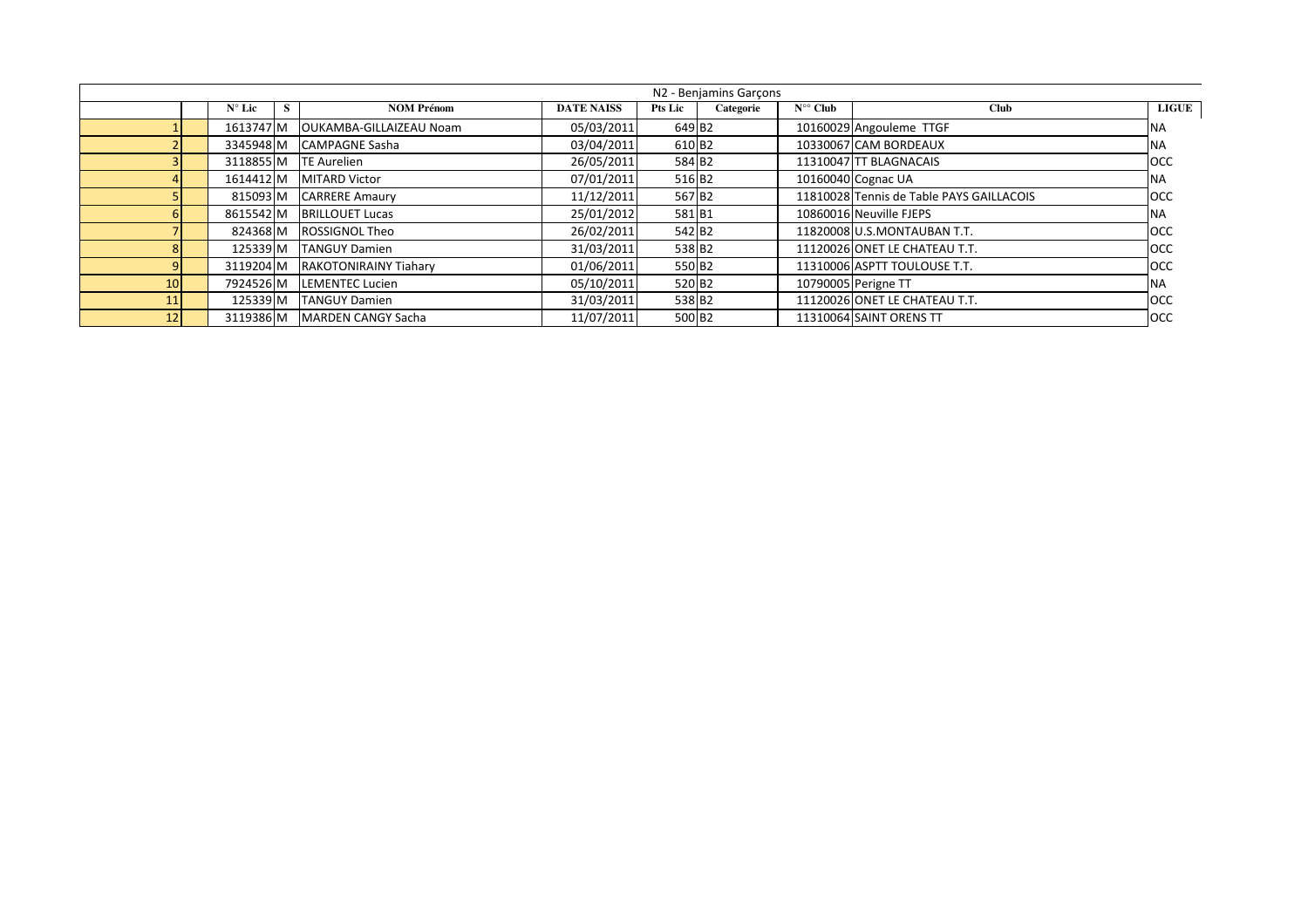|     | N2 - Séniors Dames |                 |  |                               |                   |                        |           |                  |                                           |               |                    |  |  |
|-----|--------------------|-----------------|--|-------------------------------|-------------------|------------------------|-----------|------------------|-------------------------------------------|---------------|--------------------|--|--|
|     |                    | $N^{\circ}$ Lic |  | <b>NOM Prénom</b>             | <b>DATE NAISS</b> | <b>Pts Lic</b>         | Categorie | $N^{\circ}$ Club | Club                                      | <b>Points</b> | LIGUE <sup>1</sup> |  |  |
|     |                    | 664835 F        |  | <b>MARTEAU Berenice</b>       |                   | 16/05/2001 1880 / N111 |           |                  | 11300007 NIMES ASPC                       |               | <b>OCC</b>         |  |  |
|     |                    | 7518022 F       |  | <b>SOK Melody</b>             |                   | 02/09/2001 1666 / N199 |           |                  | 11300007 NIMES ASPC                       |               | <b>OCC</b>         |  |  |
|     |                    | 3010128 F       |  | <b>GRAZIOLI Kenza</b>         |                   | 05/04/2000 1650 / N205 |           |                  | 11300007 NIMES ASPC                       | 21A 80B       | <b>OCC</b>         |  |  |
|     |                    | 9D2830          |  | JALIM Nandeshwaree            | 09/05/2001        | 1504 <sub>S</sub>      |           |                  | 11300007 NIMES ASPC                       |               | <b>OCC</b>         |  |  |
|     |                    | 7519678 F       |  | <b>BOUSSARIE Alice</b>        | 14/12/2001        | 1147 S                 |           |                  | 11310006 ASPTT TOULOUSE T.T.              |               | <b>OCC</b>         |  |  |
|     |                    | 3321881 F       |  | <b>TIERCERY Alizee</b>        | 15/11/1991        | 963 S                  |           |                  | 10330050 AL EYSINES                       |               | <b>NA</b>          |  |  |
|     |                    | 867597F         |  | <b>DIVET Anne</b>             | 30/03/1994        | 958 <sub>S</sub>       |           |                  | 10860035 Poitiers TTACC 86                | 1 B 95 C      | <b>NA</b>          |  |  |
|     |                    | 366297 F        |  | <b>MILLE Mathilde</b>         | 23/08/2000        | 930 <sub>S</sub>       |           |                  | 10240007 ASTT TERRASSON                   | 1 B 90 C      | <b>NA</b>          |  |  |
|     |                    | 319814 F        |  | ODO Nanou                     | 19/12/1990        | 829 S                  |           |                  | 11310047 TT BLAGNACAIS                    | 1B 90C        | <b>OCC</b>         |  |  |
| 101 |                    | 938965 F        |  | <b>ALMAGRO Karen</b>          | 29/05/1977        | 837 V1                 |           |                  | 11660001 CANOHES TOULOUGES TENNIS DE TABL | 1B 45C        | <b>OCC</b>         |  |  |
|     |                    | 666795 F        |  | <b>WIEGAND RAYMOND Cecile</b> | 13/09/1985        | 762 S                  |           |                  | 11660001 CANOHES TOULOUGES TENNIS DE TABL | 1B 40C        | <b>OCC</b>         |  |  |
| 12  |                    | 6926842 F       |  | <b>GONIN Justine</b>          | 03/07/1990        | 572 S                  |           |                  | 11340014 GIGEAN ASM                       | 70C           | <b>OCC</b>         |  |  |
|     |                    |                 |  |                               |                   |                        |           |                  |                                           |               |                    |  |  |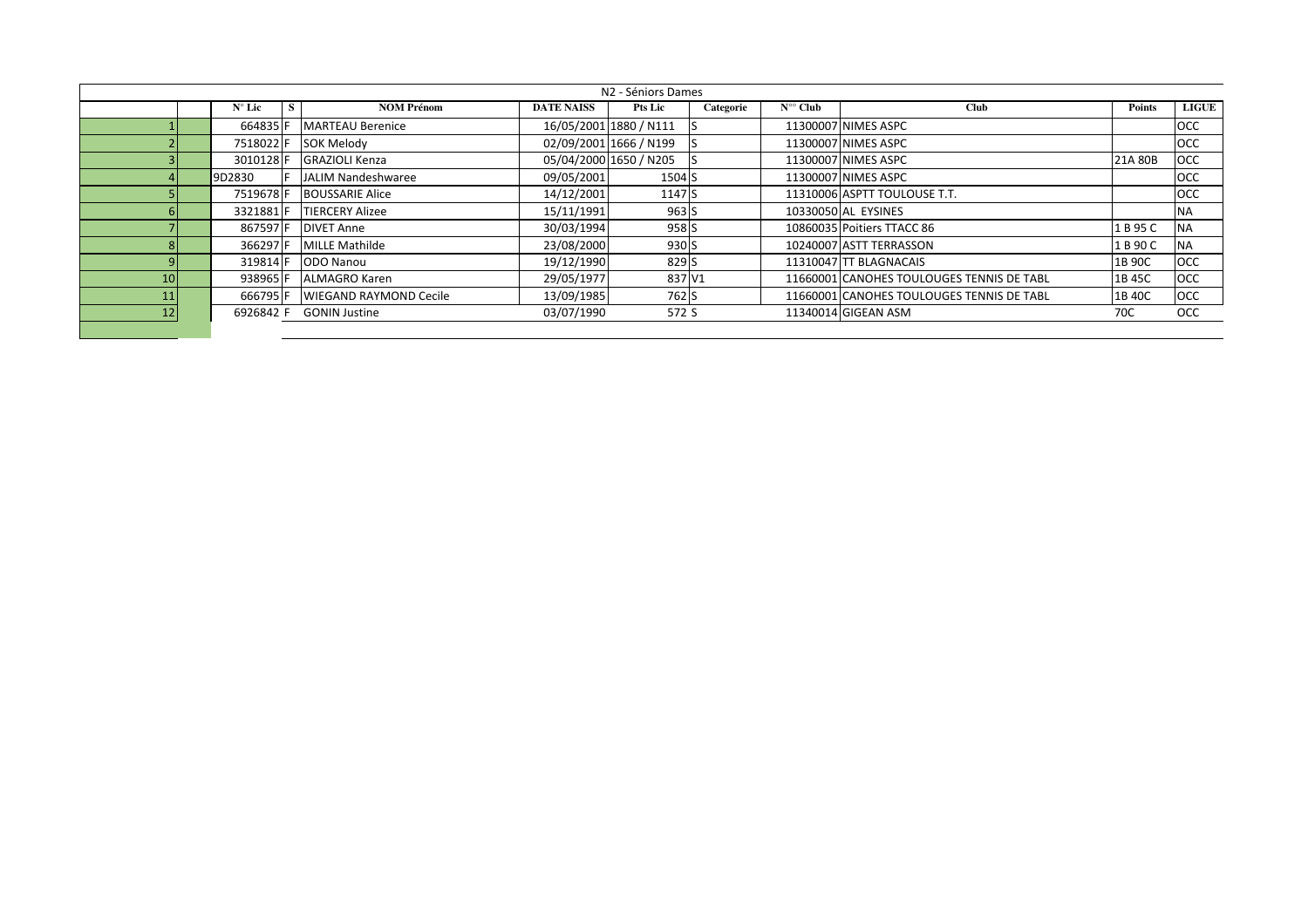|                 |                 |   |                         | N2 - Juniors Filles |                     |           |                       |                                       |              |
|-----------------|-----------------|---|-------------------------|---------------------|---------------------|-----------|-----------------------|---------------------------------------|--------------|
|                 | $N^{\circ}$ Lic | S | <b>NOM Prénom</b>       | <b>DATE NAISS</b>   | <b>Pts Lic</b>      | Categorie | $N^{\circ\circ}$ Club | <b>Club</b>                           | <b>LIGUE</b> |
|                 | 3113810F        |   | <b>FATH Alexandra</b>   | 23/04/2006          | 1252J1              |           |                       | 11310006 ASPTT TOULOUSE T.T.          | <b>OCC</b>   |
|                 | 3012413 F       |   | <b>DURELLO Janelle</b>  | 26/02/2006          | 1137JJ1             |           |                       | 11300007 NIMES ASPC                   | <b>OCC</b>   |
|                 | 7920928 F       |   | <b>VANG Eva</b>         | 28/03/2006          | 1410 J1             |           |                       | 11300007 NIMES ASPC                   | OCC          |
|                 | 3341483 F       |   | <b>PETIT Lisa-Marie</b> | 19/01/2004          | 1385 J3             |           | 10330086 J YVRAC      |                                       | <b>NA</b>    |
|                 | 1611949 F       |   | <b>HEMAHMI Sarah</b>    | 30/07/2004          | 1198 J <sub>3</sub> |           |                       | 10160029 Angouleme TTGF               | <b>NA</b>    |
|                 | 3421603 F       |   | <b>BUORD Lysa</b>       | 13/11/2004          | 911 J <sub>3</sub>  |           |                       | 11340014 GIGEAN ASM                   | OCC          |
|                 | 3342570F        |   | VILLALPANDO Marilou     | 10/08/2005          | 918 J <sub>2</sub>  |           |                       | 10330084 A S VILLENAVE T T            | <b>NA</b>    |
|                 | 1612241 F       |   | MICHAUD Dinaly          | 08/07/2005          | 1087 J <sub>2</sub> |           |                       | 10160029 Angouleme TTGF               | <b>NA</b>    |
|                 | 813605 F        |   | <b>MARQUIER Angele</b>  | 30/03/2006          | 677 J1              |           |                       | 11810015 PING ST PAULAIS              | <b>OCC</b>   |
| 10              | 878681F         |   | <b>AUBERT Charlyne</b>  | 03/11/2005          | 825 J2              |           |                       | 10870081 COUZEIX TENNIS DE TABLE (87) | <b>NA</b>    |
|                 | 4710315 F       |   | <b>GARRIGOU Florine</b> | 01/11/2005          | 990 J <sub>2</sub>  |           |                       | 10470009 PPC VILLENEUVE               | <b>NA</b>    |
| 12 <sub>1</sub> | 3338673 F       |   | <b>PEDUCASSE Lola</b>   | 01/01/2006          | 773 J1              |           |                       | 10330084 A S VILLENAVE T T            | <b>NA</b>    |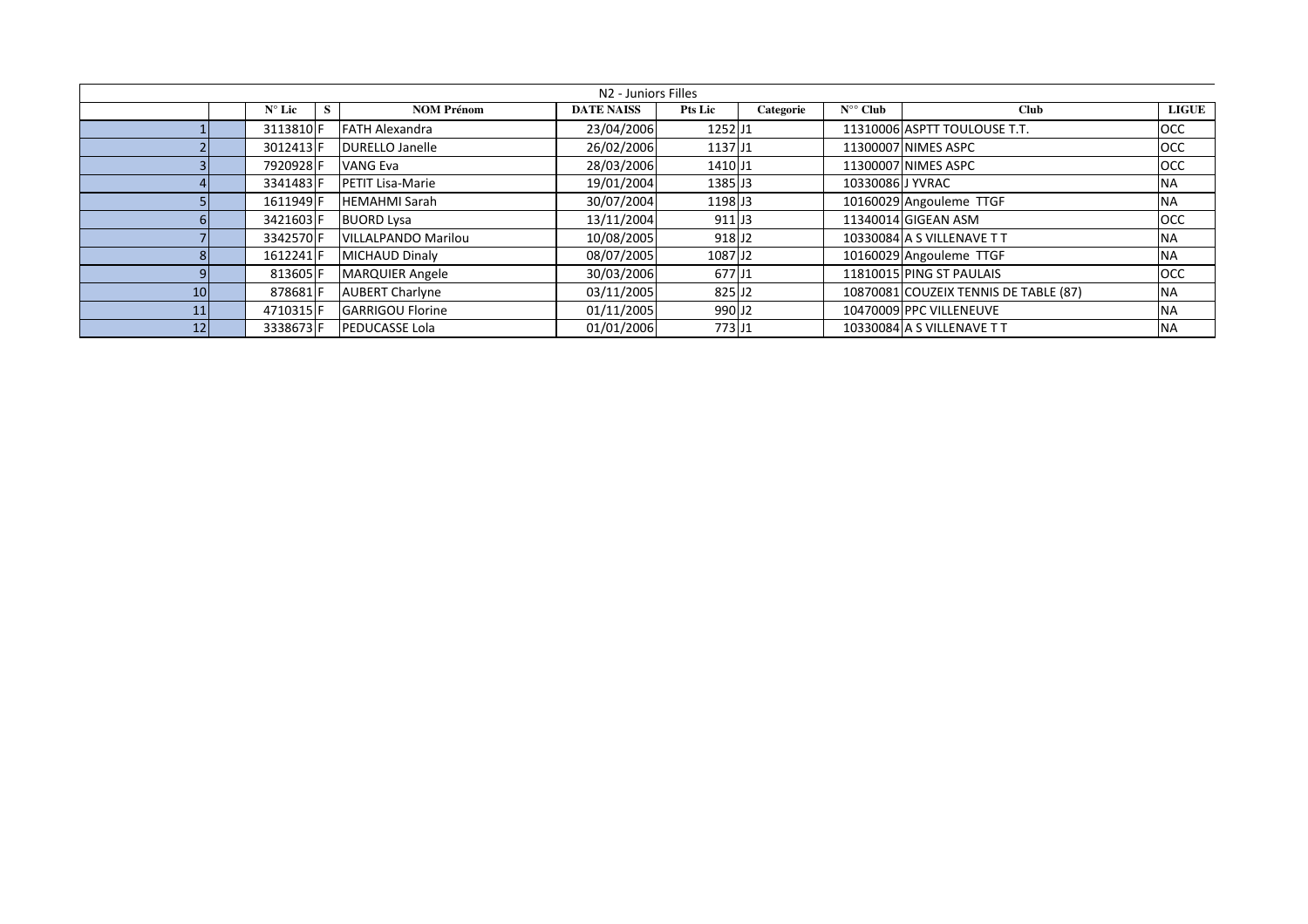|                 |                 |   |                          |                   |                    | N2 - Cadettes Filles |                  |                                           |              |
|-----------------|-----------------|---|--------------------------|-------------------|--------------------|----------------------|------------------|-------------------------------------------|--------------|
|                 | $N^{\circ}$ Lic | S | <b>NOM Prénom</b>        | <b>DATE NAISS</b> | <b>Pts Lic</b>     | Categorie            | $N^{\circ}$ Club | <b>Club</b>                               | <b>LIGUE</b> |
|                 | 3014202 F       |   | <b>DUMITRU Elena</b>     | 04/06/2007        | 785 C <sub>2</sub> |                      |                  | 11300007 NIMES ASPC                       | <b>OCC</b>   |
|                 | 3339259 F       |   | <b>MEYLHEUC Juliette</b> | 26/07/2008        | 787 C1             |                      |                  | 10330084 A S VILLENAVE T T                | <b>NA</b>    |
|                 | 7921349 F       |   | <b>CHARRUAU Naely</b>    | 20/09/2008        | 914 C1             |                      |                  | 10790005 Perigne TT                       | <b>NA</b>    |
|                 | 814510 F        |   | <b>SANDRAL Lalie</b>     | 16/11/2008        | 778 C1             |                      |                  | 11810015 PING ST PAULAIS                  | <b>OCC</b>   |
|                 | 9249142 F       |   | <b>BAJON Celia</b>       | 05/11/2007        | 774 C <sub>2</sub> |                      | 10330086 J YVRAC |                                           | <b>NA</b>    |
|                 | 3116420 F       |   | <b>WAKNINE Assia</b>     | 07/09/2009        | 710 M2             |                      |                  | 11310060 TT PLAISANCOIS                   | OCC          |
|                 | 246167 F        |   | <b>REVESCHE Corelie</b>  | 06/09/2007        | 768 C <sub>2</sub> |                      |                  | 10240020 AL COULOUNIEIX TT                | <b>NA</b>    |
|                 | 8614410 F       |   | <b>GRONEAU Perrine</b>   | 25/04/2007        | 637 C <sub>2</sub> |                      |                  | 10860024 Jaunay Clan Val Vert T.T.        | <b>NA</b>    |
|                 | 7922518 F       |   | JEREZ Kalie              | 27/11/2008        | 590 C1             |                      |                  | 10790020 Bretignolles EP                  | <b>NA</b>    |
| 10              | 665199 F        |   | <b>CHETOUI Laureline</b> | 30/10/2007        | 551 C <sub>2</sub> |                      |                  | 11660001 CANOHES TOULOUGES TENNIS DE TABL | <b>OCC</b>   |
| 11              | 7924194 F       |   | LETOURNEUR Emma          | 30/07/2008        | 576 C1             |                      |                  | 10790235 Niort Tennis de Table            | <b>NA</b>    |
| 12 <sub>1</sub> | 3116274 F       |   | <b>FELLONEAU Mayane</b>  | 13/11/2007        | 555 C <sub>2</sub> |                      |                  | 11310060 TT PLAISANCOIS                   | <b>OCC</b>   |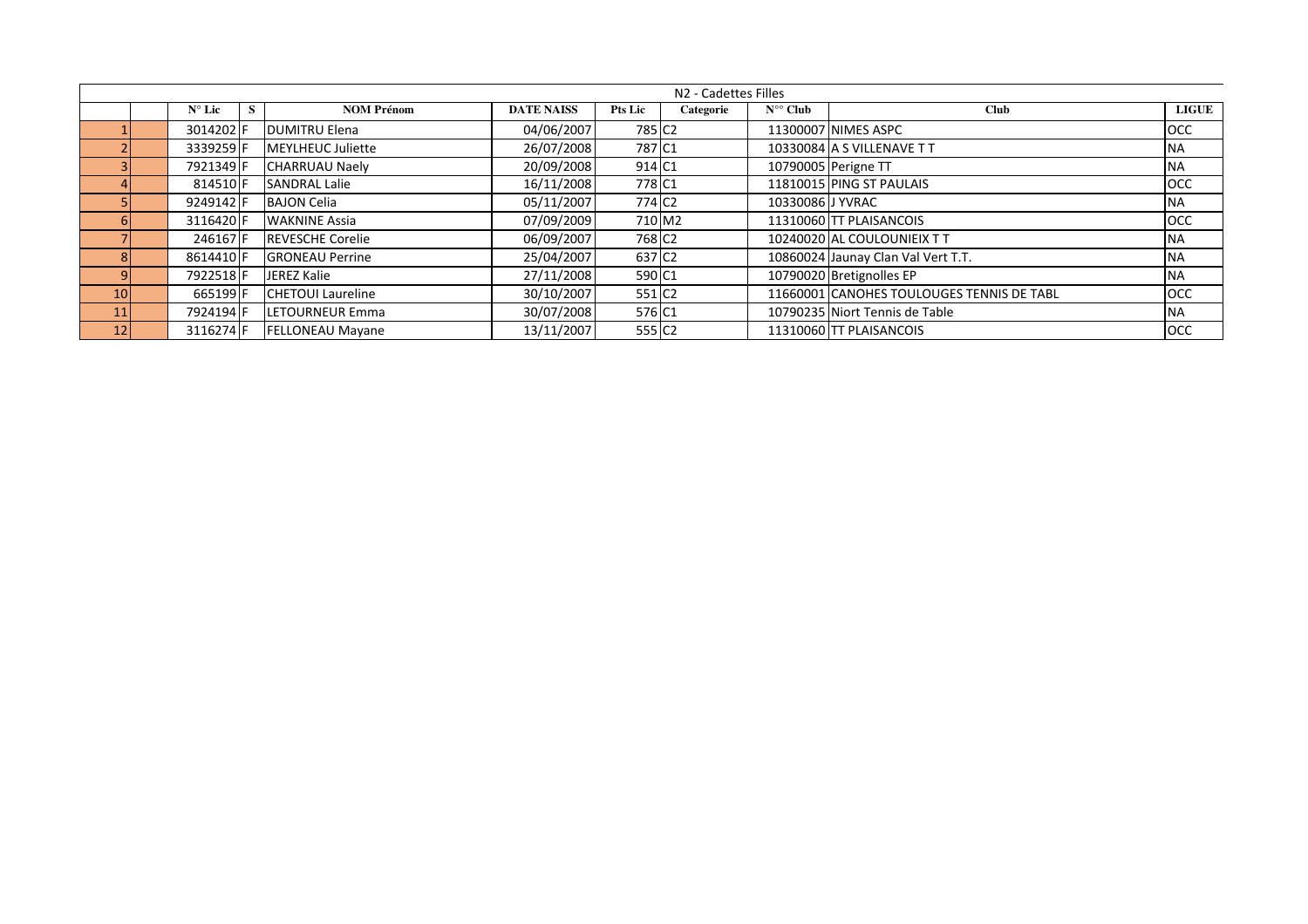|                 |                 |   |                          |                   |                    | N <sub>2</sub> - Minimes Filles |                       |                                           |              |
|-----------------|-----------------|---|--------------------------|-------------------|--------------------|---------------------------------|-----------------------|-------------------------------------------|--------------|
|                 | $N^{\circ}$ Lic | S | <b>NOM Prénom</b>        | <b>DATE NAISS</b> | <b>Pts Lic</b>     | Categorie                       | $N^{\circ\circ}$ Club | <b>Club</b>                               | <b>LIGUE</b> |
|                 | 3423423 F       |   | <b>ILE GRAND Eliza</b>   | 26/03/2010        | 589 M1             |                                 |                       | 11340007 PEROLS PPC                       | <b>OCC</b>   |
|                 | 653775 F        |   | <b>PAGEZE Eva</b>        | 01/01/2010        | 629 M1             |                                 |                       | 11650004 E S POUZACAISE                   | <b>OCC</b>   |
|                 | 1716389 F       |   | <b>KRISMER Leane</b>     | 03/09/2010        |                    | 576 M1                          |                       | 10170064 Fouras CP                        | <b>NA</b>    |
|                 | 648629 F        |   | <b>ILECOULANT Clara</b>  | 17/10/2009        |                    | 517 M2                          |                       | 10640004 A. LESCARIENNE TT                | <b>NA</b>    |
|                 | 1910221 F       |   | ABDESSELAM LACROIX Emma  | 14/10/2010        | 643 M1             |                                 |                       | 10190073 Haute Correze Tenn.de Tabl       | <b>NA</b>    |
|                 | 486537 F        |   | DOUCET Maialen           | 18/09/2009        | 577 M2             |                                 |                       | 11480028 CANOURGUE TENNIS DE TABLE        | <b>OCC</b>   |
|                 | 815185 F        |   | <b>LELAIDIER Manon</b>   | 03/04/2010        |                    | 559 M1                          |                       | 11810015 PING ST PAULAIS                  | <b>OCC</b>   |
|                 | 648628 F        |   | <b>ILECOULANT Alicia</b> | 17/10/2009        | 542 M2             |                                 |                       | 10640004 A. LESCARIENNE TT                | <b>NA</b>    |
|                 | 3341410 F       |   | LABOUZE Sibylle          | 09/02/2010        |                    | 542 M1                          |                       | 10330067 CAM BORDEAUX                     | <b>NA</b>    |
| 10 <sup>1</sup> | 667844 F        |   | <b>CASELLES Maelys</b>   | 28/11/2010        | 500 M1             |                                 |                       | 11660001 CANOHES TOULOUGES TENNIS DE TABL | <b>OCC</b>   |
| 11 <sup>1</sup> | 7924148 F       |   | MARCHAND Yelena          | 13/08/2010        |                    | 500 M1                          |                       | 10790020 Bretignolles EP                  | <b>NA</b>    |
| 12 <sub>1</sub> | 1717708 F       |   | <b>RIVET Rachel</b>      | 23/05/2011        | 501 B <sub>2</sub> |                                 |                       | 10170064 Fouras CP                        | <b>NA</b>    |